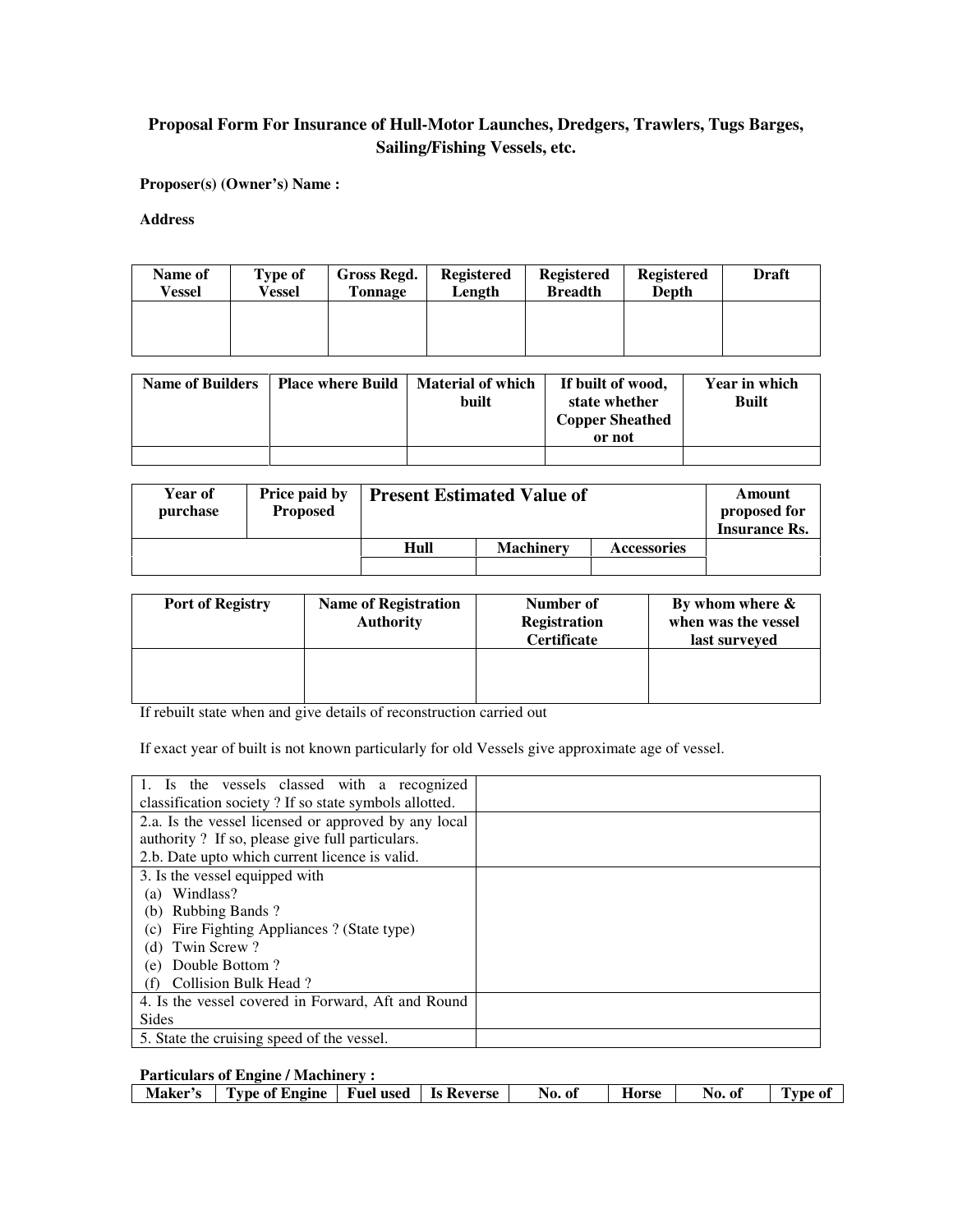| <b>Name</b> | and year of<br><b>Manufacture</b> | and<br>capacity<br>of fuel<br>tank | Gear<br>provided | <b>Propellers</b> | Power | <b>Cylinders</b> | Engine<br>Casing |
|-------------|-----------------------------------|------------------------------------|------------------|-------------------|-------|------------------|------------------|
|             |                                   |                                    |                  |                   |       |                  |                  |

## **Particulars Relating to employment of the vessel :**

| 1. For what purpose is the vessel used ? If the       |  |
|-------------------------------------------------------|--|
| vessel is trading give full particulars of the trade  |  |
| engaged in                                            |  |
| 2. For what geographical limits is insurance          |  |
| required ? N.B As the insurance of the vessel will    |  |
| be restricted to the above geographical limits, it is |  |
| important to state your requirements clearly.         |  |
| 3. Will the vessel be laid up during the South West   |  |
| or North East Monsoon?                                |  |
| If so, please state.                                  |  |
| (a) Where she will be laid up                         |  |
| (b) Period for which she will laid up                 |  |
| 4. Does the vessel ever undertake any tow?            |  |
| If so, please attach from used by you laying down     |  |
| conditions on which towage is accepted;               |  |

### **Particulars of Master and Crew :**

| 1.      | (a) Is the vessel in charge of a qualified                                      | (a)                                             |     |  |
|---------|---------------------------------------------------------------------------------|-------------------------------------------------|-----|--|
|         | master                                                                          |                                                 |     |  |
|         | (b) State his qualifications<br>(b)                                             |                                                 |     |  |
|         | (c) How long has he been in your employ?<br>(d) Will he live aboard the vessel? | (c)                                             |     |  |
|         |                                                                                 | (d)                                             |     |  |
|         | 2. What is the total number of crew on board the                                |                                                 |     |  |
| vessel? |                                                                                 |                                                 |     |  |
| General |                                                                                 |                                                 |     |  |
| 1.      | (a) What accidents have happened during                                         | (a)                                             |     |  |
|         | the past three years to any vessels owned                                       |                                                 |     |  |
|         | by you?                                                                         |                                                 |     |  |
|         | (b) If any, which of them are occurred in                                       | (b)                                             |     |  |
|         | connection<br>with<br>the<br>herein<br>vessel                                   |                                                 |     |  |
|         | proposed.                                                                       |                                                 |     |  |
| 2.      | Has any Company or Insurer in respect of any of the                             |                                                 |     |  |
|         | risks to which this proposal applied                                            |                                                 |     |  |
|         | (a) Declined to accept your insurance?                                          |                                                 | (a) |  |
|         | (b) Refused to renew your insurance?                                            |                                                 | (b) |  |
|         | (c) Increased the premium on renewal?                                           |                                                 | (c) |  |
| 3.      | Is the vessel at present insured with any other insurers                        |                                                 |     |  |
| 4.      | State the risks against which you wish to insure your                           |                                                 |     |  |
|         | vessel                                                                          |                                                 |     |  |
| 5.      | (a) State whether any Bank or other financing                                   |                                                 |     |  |
|         | authority is interested. If so give details of                                  |                                                 |     |  |
|         | loan granted.                                                                   |                                                 |     |  |
|         | (b) Also confirm that you will assign the policy in                             |                                                 |     |  |
|         | their favour                                                                    |                                                 |     |  |
|         |                                                                                 | (c) Also indicate details of loan repayment and |     |  |